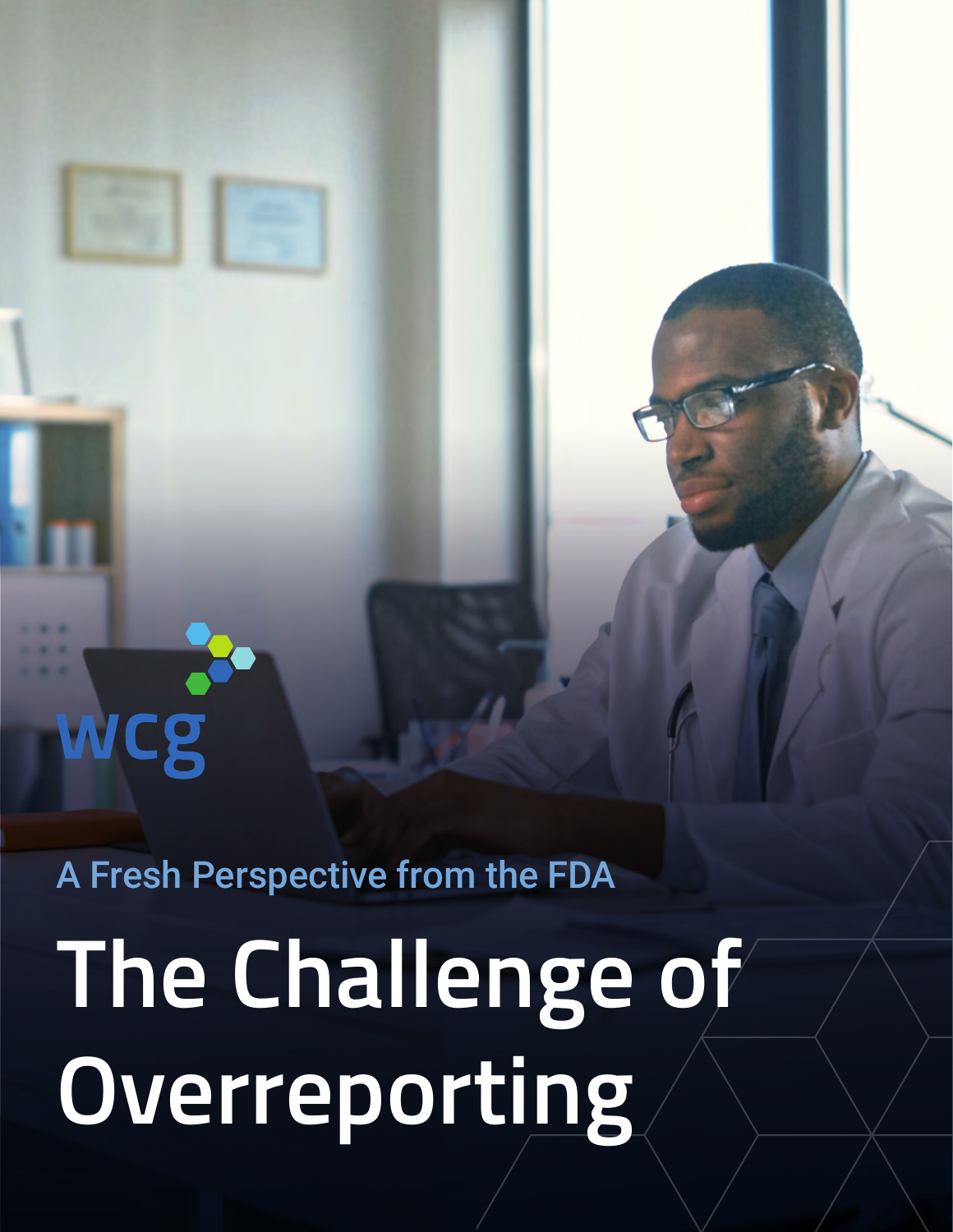*In a recent WCG webinar, Steven Beales, Senior Vice President, Scientific and Regulatory at WCG, facilitated a conversation with FDA leaders, Robert Temple, the Deputy Director of CDER, and Jacqueline Corrigan-Curay, the Director of the Office of Medical Policy. They discussed overreporting SUSARs and the impact on patient safety. This whitepaper is based largely, but not solely, on that conversation.* 

*Since that conversation, the FDA has issued new draft guidance, Sponsor Responsibilities—Safety Reporting Requirements and Safety Assessment for IND and Bioavailability/Bioequivalence Studies. Our experts are reviewing the guidance and will be sharing their insights soon.*

## ore than a decade ago, the FDA issued its long-anticipated Final IND Safety Reporting Rule. It attempted to address the major problems sponsors and investigators faced with safety reporting. M

It didn't solve the problem of overreporting. Now, in 2021, overreporting is worse than ever. Rather than the expected 90% reduction in IND safety reports, the FDA and sites continue to receive more IND safety reports every year, Beales said.

Sponsors must do a better job analyzing suspected adverse events before sending out SUSARs. That's not up for debate. The industry and regulators agree. "If you just report everything, you might miss something important. That could be a disaster," said Temple.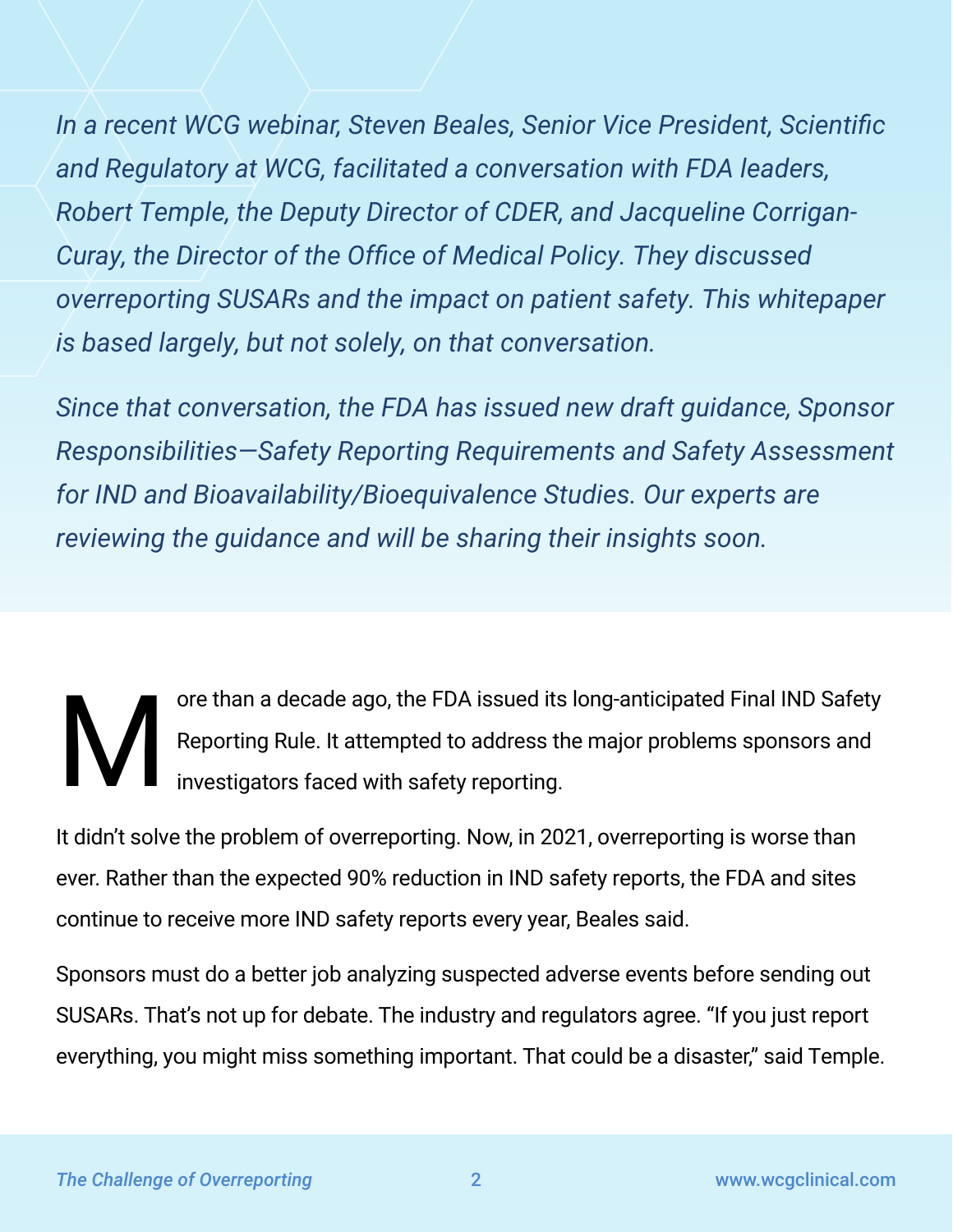#### **Anxiety and Overreporting**

From the sponsor perspective, fear of noncompliance drives much overreporting, Beales said. Temple conceded that anxiety plays a role, but he contended that the primary reason is that safety analysis is difficult.

Regardless of the reason, sending a report that doesn't fit the criteria wastes of everybody's time, he said. The FDA wants a thorough analysis of the events that find the things that *matter.* "If there isn't a serious analysis, you're not really protecting the public or protecting patients the way you promise to."

Overreporting places a burden on the sites that must review all of their sponsors' reports and determine which ones need to be passed on to the trial's IRB. Providing the required analysis would relieve this burden. But do sponsors have adequate resources?

Beales raised doubts. Sponsors want to uphold their safety obligation, but only the largest sponsors with the scientific expertise and large pharmacovigilance departments, have been able to. Small and mid-size ones have struggled.

The FDA also expects judgement and discernment from sponsors—of all sizes. A small company with no safety experts would benefit greatly by putting together a safety assessment group. "This is a fundamental requirement of a sponsor to monitor safety. If they don't do it this way, they're not engaging their responsibility," Temple said.

*"This is a fundamental requirement of a sponsor to monitor safety. If they don't do it this way, they're not engaging their responsibility."*

# **The Role of the Safety Assessment Committee**

To provide this analysis, FDA encourages, but does not require, the use of a safety assessment committee (SAC). SACs sort through the safety data and determine, based on the evidence, what must be reported, explained Corrigan-Curay. SAC members, selected by the sponsor, review unblinded safety data and make recommendations regarding whether that information must be reported. It can include internal and/or external medical experts.

Large pharma companies typically create a SAC using medical staff from other programs. However, smaller companies—such as an emerging biotech with a single product—will likely need to outsource that function. Their medical staff would have a conflict of interest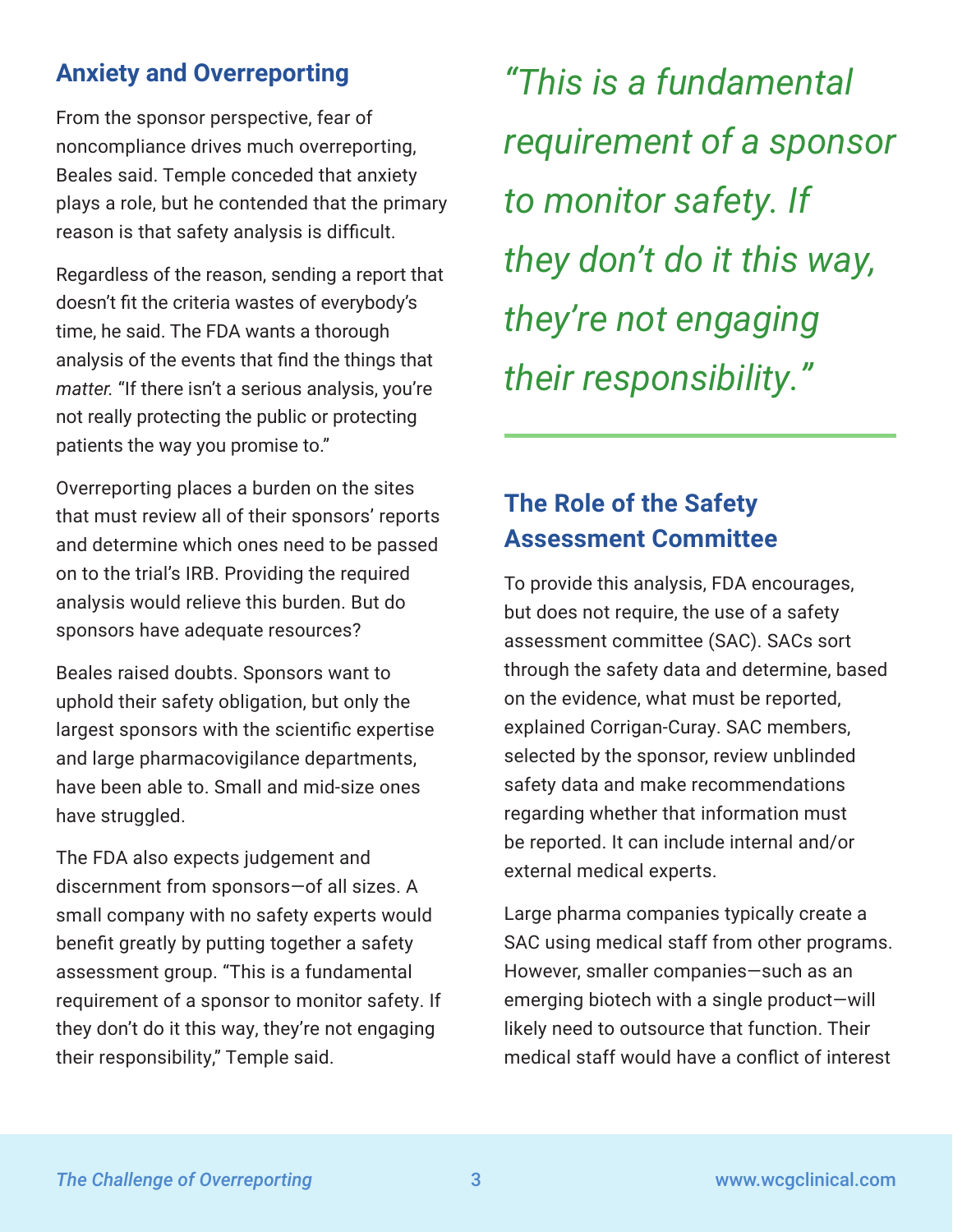in performing unblinded reviews of a program in which they are involved.

Another option to use the existing Data Monitoring Committee (DMC). While a SAC is distinct from a DMC, a DMC's expertise and reports can be used to facilitate operations of the SAC, Corrigan-Curay said. But members need to be clear on their roles. This can prove challenging, given that the DMC typically focuses on a single study.

"But as we say in our guidance, if you evolve the DMC so that it looks at multiple studies, that's perfectly okay," Temple said. The committee members need the appropriate competency to look at the accumulating data. They must be knowledgeable about safety and related issues, and they need to be able to do the analysis. "What you call it is not the most important question. But there needs to be a *group* that can do this, and probably one person doing it alone is not enough."

Corrigan-Curay agreed. The DMC must distinguish between operating as a DMC and as a SAC. Members need to keep in mind they aren't doing the risk/benefit analysis in terms of whether their trial continues. They probably need training to make sure they are answering the right questions, she added. "Are they applying our standards and asking 'Is there evidence to suggest this event is related?'"

It's less about how you do it than the fact that you do it, Temple said. "All this stuff that doesn't really look like an adverse effect of the drug, is a waste of everyone's time, especially the investigator's time. They *do* have to read them."

## **All About the Judgement: Aggregate Analysis**

FDA developed its 2015 draft guidance, Safety Assessment for IND Safety Reporting, to facilitate evaluation of events requiring aggregate analyses. It notes that the determination of a relationship is a complex judgment, and not a simple application of a planned statistical analysis.

The guidance provides recommendations on an array of issues, including aggregate analyses for comparison of adverse event rates across treatment groups.

For example, the FDA introduced "suspected adverse reaction" to replace "associated with use," which is a broader concept. A suspected adverse reaction is one for which there is a reasonable possibility that the product caused the response, explained Corrigan-Curay. This represents a change from "a relationship cannot be ruled out," which could make almost anything reportable. You really need to think about whether there is evidence and what that evidence is.

She pointed out that the FDA provides examples of what evidence suggests a causal relationship: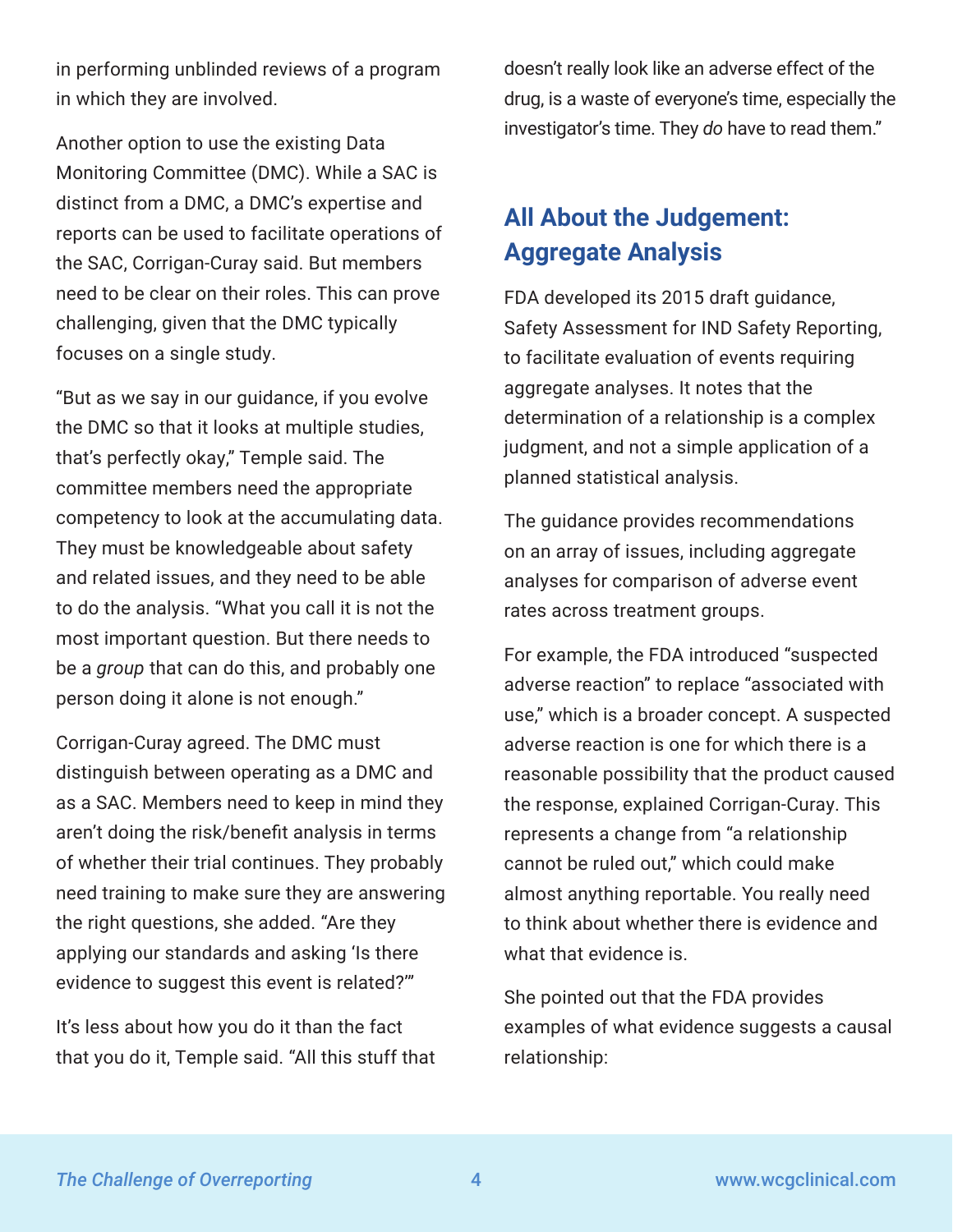

- Events that are uncommon and associated with drug exposure (e.g., angioedema)
- Events not commonly related to drug exposure but are uncommon in the population (e.g., tendon rupture)
- An aggregate analysis of specific events observed in a clinical trial (e.g., known consequences of the underlying condition) that indicates those events occur more frequently in the drug treatment group than in a control group

Aggregate reporting requires a thoughtful multidisciplinary (e.g., scientific, statistical, and medical) approach, she explained. "Clinical judgment is key, so it's not a statistical point

that it gets reported. Really, it needs to be thought through. We provide in the guidance some of the things to think about."

Temple drove home that point "We do not want to hear about every serious event, especially something that happens in the population, even without the drug. Sponsors need to analyze the rate of these events in the treated and the untreated group and then submit the aggregate analysis."

Understanding causality is essential, and it can be confusing. For example, some see a possible contradiction between safety reporting guidelines offered by the International Council on Harmonization (ICH) and the FDA's regulations, Beales said. ICH E6, the guideline on good clinical practice, says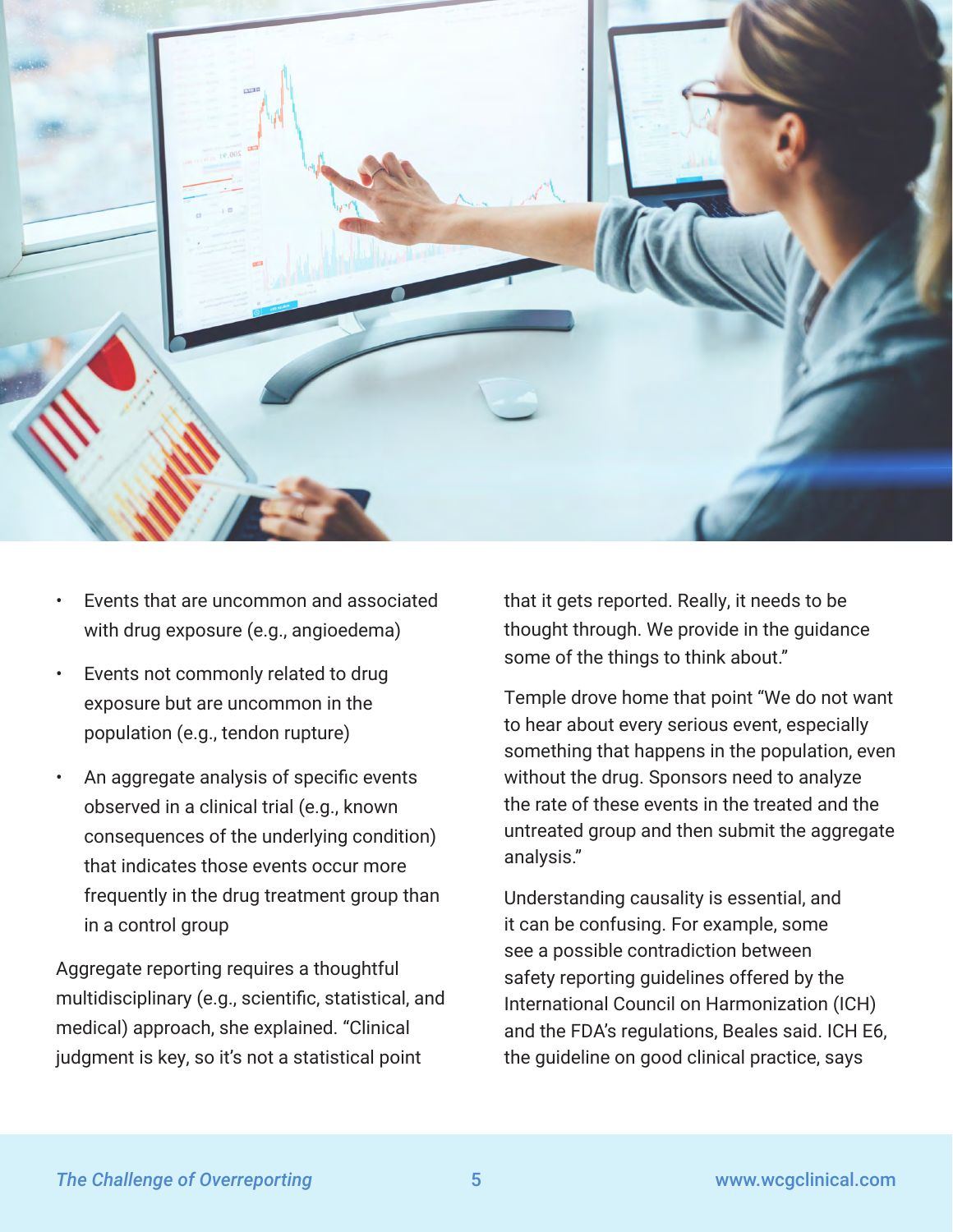an event shall be reported if a "reasonable possibility" of causality cannot be ruled out, but FDA requires "evidence to suggest a causal relationship."

There is no contradiction, said Temple. "Those two phrases are not equivalent," Temple responded. The FDA wants evidence that suggests causality. "Looking at the data that way is part of responsible behavior by a sponsor. And that's how you find things. This is part of what our sponsor is supposed to be doing to protect patients: analyzing, looking at it."

ICH E6 confusion may be the least of global challenges.

#### **Global Standards, Global Headaches**

As discussed, sponsors often struggle to meet the FDA's safety requirement. It's no surprise that it's even harder to meet the requirements of several countries.

The lack of global regulatory harmonization compounds overreporting, and according to Beales, it's the single biggest headache for pharma execs. "We've seen at least 40 different approaches to handling SUSAR distribution, and it changes regularly." Similarly, IRBs and ethics committees have varying requirements. Many sponsors lack the regulatory intelligence required to adhere to each country's rules. So being overly cautious, they overdistribute.

"Let's say we have patients who are bleeding severely, and we're into the aggregate analysis. We're continuing to get events, and we're sending reports off to Europe, Japan, etc. Sponsors lean toward sending reports to the FDA, just in case," Beales said. "'Better to send than not send, is a prevailing view in the industry."

That may be the prevailing sponsor view, but it's most certainly not the FDA's view, Temple said.

The threshold can be debated, he conceded. "Do you need nominal significance or is a good, strong mean enough? Those are judgment calls." But the mere fact that, for instance, someone had a heart attack isn't necessarily reportable. "That's a serious event. But that doesn't mean the drug did it and we do not want to see those reported to us."

Regardless of what Japan wants or Europe requires, the FDA wants sponsors to do a serious safety analysis before sending out reports, and it wants those reports to meet its specific requirements. But for sponsors to do this for international trials, they need to distribute safety information in a globally compliant, centralized, and automated way, Beales said. And that, he added, is a struggle.

#### **Continuing the Conversation**

The FDA recognizes the challenge. "There needs to be greater dialogue about why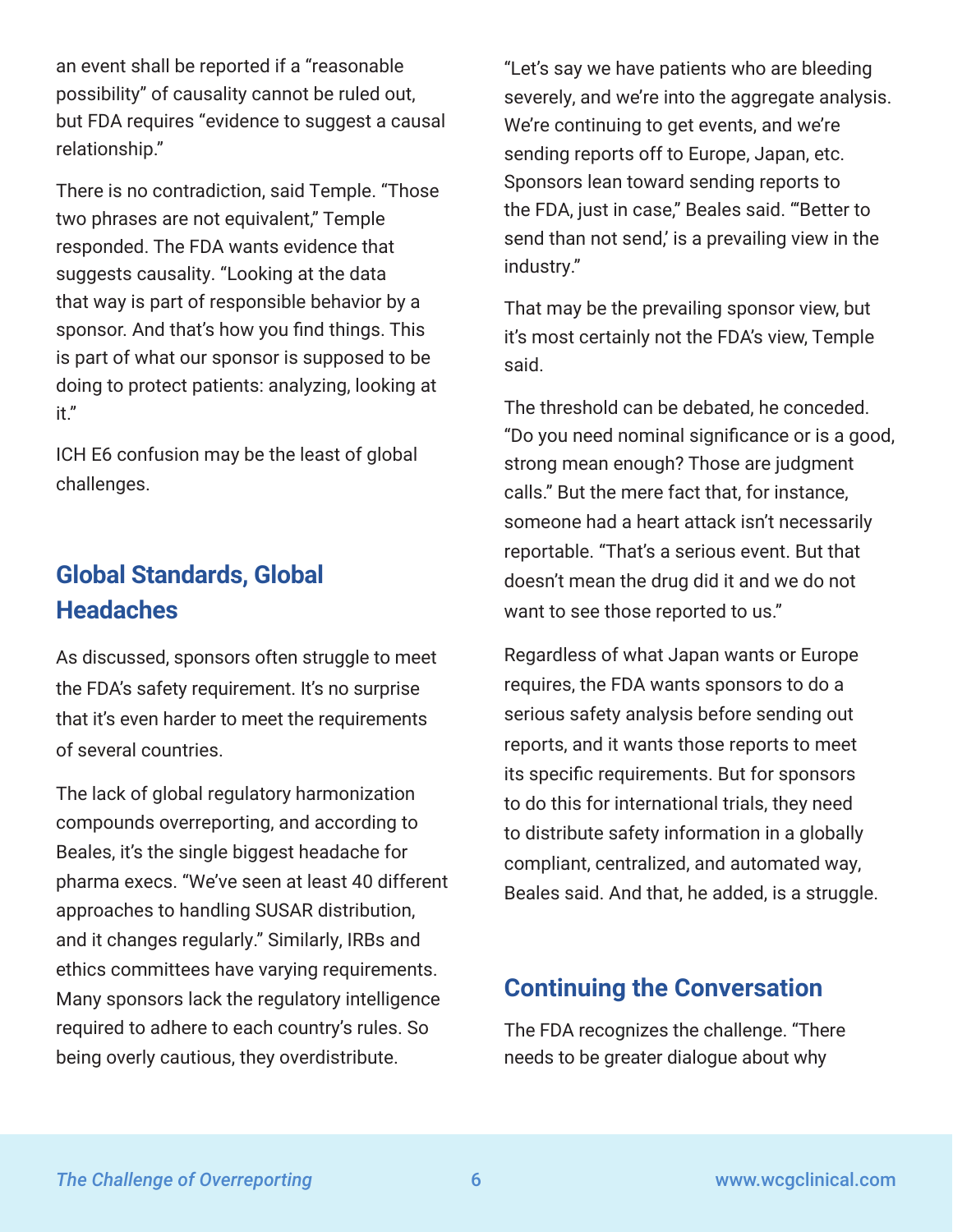[events] are being reported if they're not useful," Corrigan-Curay said. "You're communicating to us that the current guidance hasn't done everything we needed it to do."

Temple, too, sees it as an ongoing conversation, especially in terms of clarifying why overreporting creates extra work that could interfere with learning about events that matter. "And I think that's our most important and most critical argument. And that's the one that I think we should be prepared to talk about."

See how you can address your overreporting, eliminate site burden, enhance compliance, and realize significant cost savings.

#### **[MEET WITH STEVEN](https://www.wcgclinical.com/services/safety-reporting/#form-cta)**

#### **About Steven Beales**



#### Steven Beales, SVP, Scientific and Regulatory, WCG

Steven Beales is the Senior Vice President & Market Owner of Safety Reporting at WCG. An expert in the field of safety reporting technology, Mr. Beales has 25 years of experience in IT, and has spent over 16 years in the pharmaceutical industry. He joined WCG's ePharmaSolutions in 2009 and led implementation of the company's Safety Reporting Solution at Genentech across 100+ countries. In 2015, he led creation of WCG's SafetyPortal which includes a data-driven rules engine configured with safety regulations from those countries, which saved one organization hundreds of millions of dollars in the years since adoption. Over 200 million safety alerts have been distributed by these solutions via the cloud.